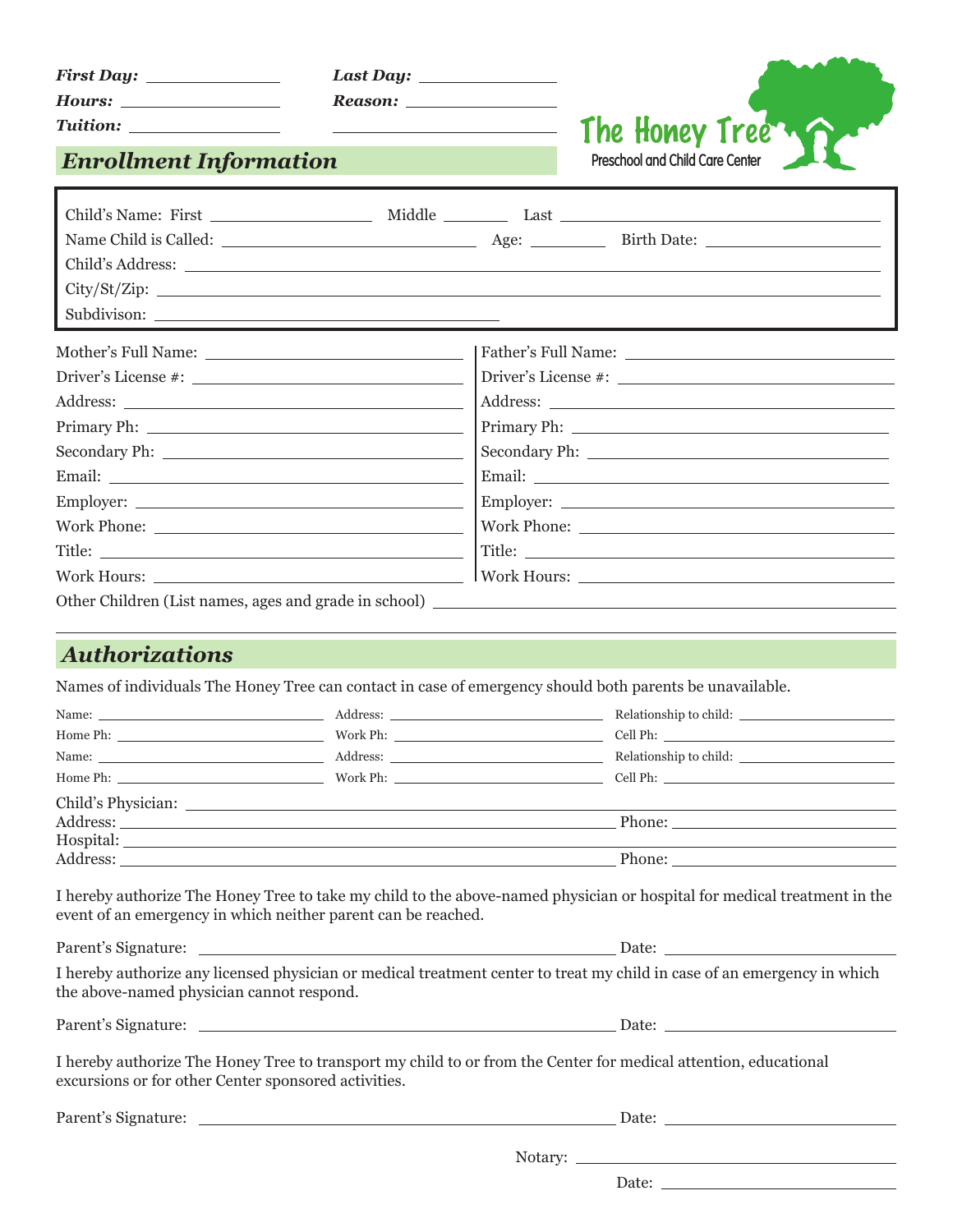## *Child's Personal History* **(for Preschool children only)**

Is your child toilet trained?  $\Box$  Yes  $\Box$  No

What does your child say when he/she wishes to use the toilet? \_\_\_\_\_\_\_\_\_\_\_\_\_\_\_\_\_\_

Does he/she need help while using the toilet?  $\Box$  Yes  $\Box$  No

Any special fears or problems?

 $\overline{a}$ 

 $\overline{a}$ 

 $\overline{a}$ 

 $\overline{a}$ 

 $\overline{a}$ 

 $\overline{a}$ 

Any child care other than parents?  $\Box$  Yes  $\Box$  No If yes, please describe:

Does your child have problems dealing with family members or other children?

Are both parents in the home?  $\Box$  Yes  $\Box$  No Family Status:  $\Box$  No Yes  $\Box$  No Family Status:

Please give a brief description of your child's developmental and social growth:

### *Meals and/or Snack* **(brought from home)**

If you choose to provide your child's meals and/or snacks from home, you understand that The Honey Tree is not responsible for its nutritional value or for meeting the child's daily food needs.

## *Attendance Information* **(for Schoolers only)**

| Will child care be needed during school holidays? $\Box$ Yes $\Box$ No                 |  |  |  |  |
|----------------------------------------------------------------------------------------|--|--|--|--|
| My child has my permission to ride The Honey Tree van to and/or from (name of school): |  |  |  |  |
|                                                                                        |  |  |  |  |
|                                                                                        |  |  |  |  |
| I have read The Honey Tree's Policies and agree to its provisions.                     |  |  |  |  |
|                                                                                        |  |  |  |  |
|                                                                                        |  |  |  |  |